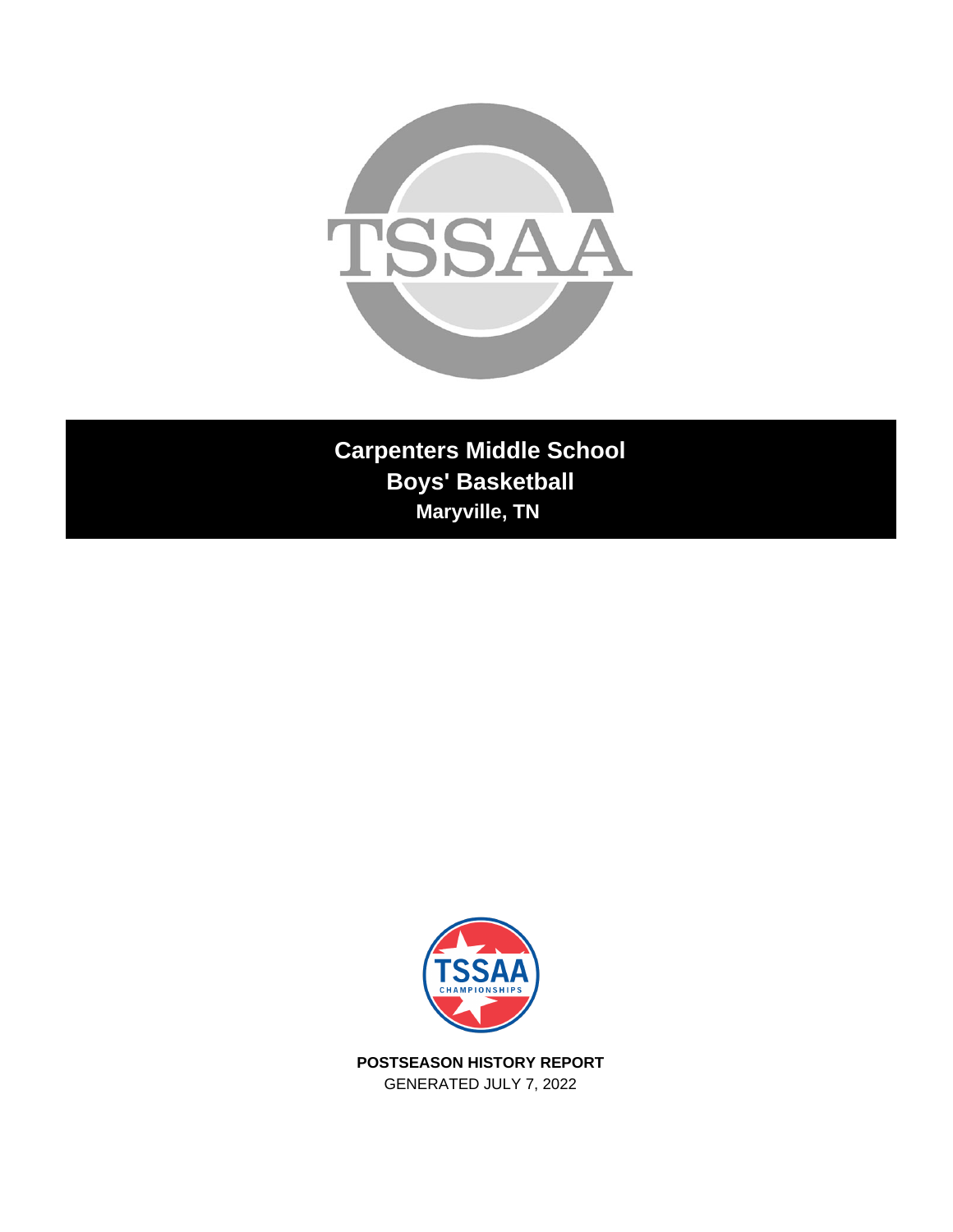# **Summary**

**Championship Record:** 0-1 **Appearances (1):** 2020

## **Finals Appearances**

None found.

# **Awards**

None found.